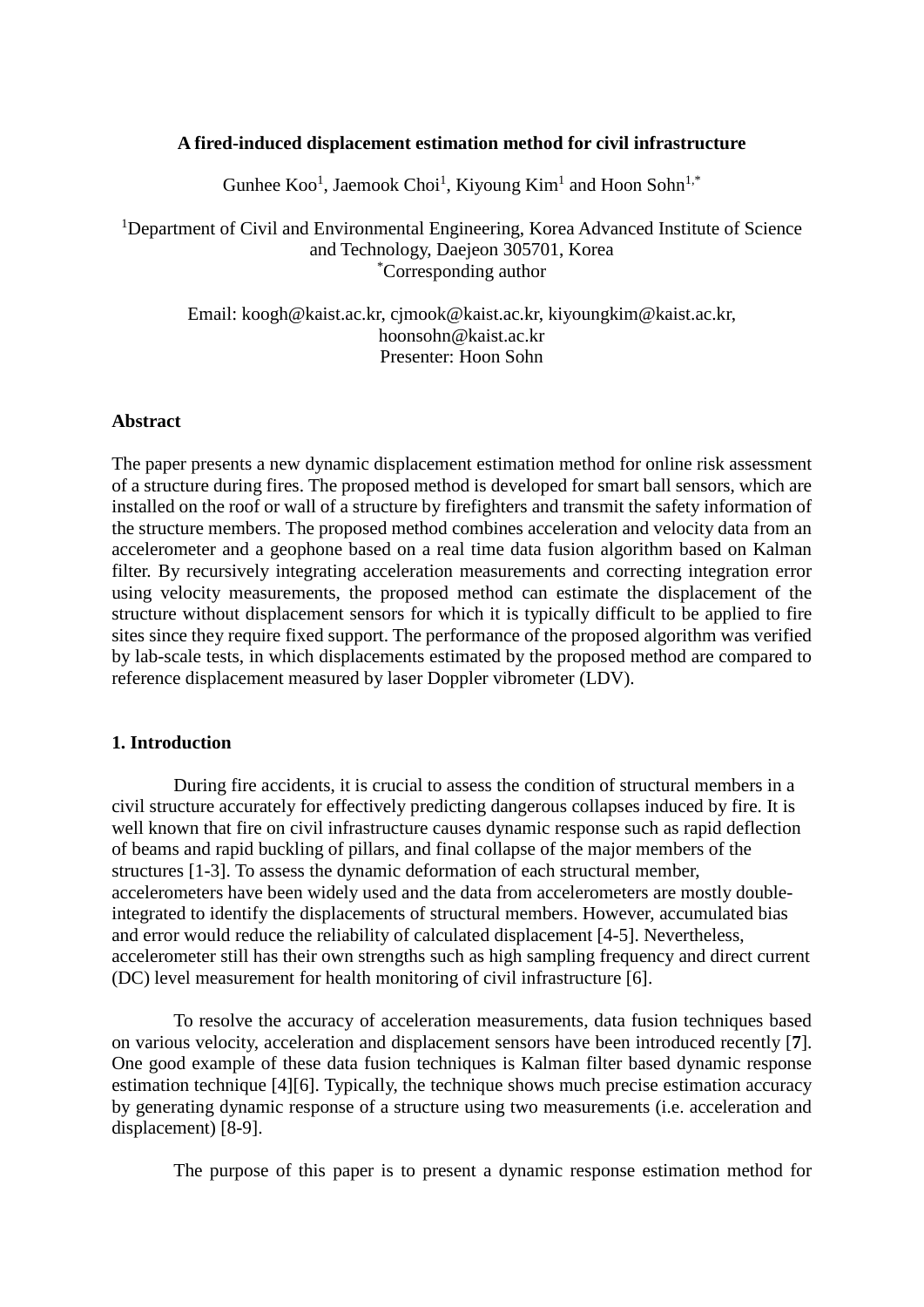online risk assessment of a structure during fire by fusing the acceleration and velocity data from accelerometer and geophone sensor, respectively. The following paragraphs are categorized as three sections; Section 2 proposes theoretical description of the proposed displacement estimation technique, and Section 3 demonstrates experimental verification of the proposed estimation technique, and final conclusions are made in Section 4.

#### **2. Proposed dynamic response estimation technique for civil infrastructure**

In Section 2, theoretical background of the proposed technique is offered. The proposed technique consists of (1) state-space model for describing the relation among velocity and acceleration measurements, bias in acceleration measurement and other noise components, and (2) Kalman filter algorithm for estimating dynamic response from the measurements.

#### **2.1. State-space model**

The first premise for establishing state-space model for estimation is the assumption of sensor measurement data components. In the proposed estimation technique, acceleration and velocity are utilized as input data, consisting of true response, noise process and sensor bias. Let the measurements of an accelerometer and geophone at time step  $k$  be  $\ddot{x}_m$  and  $\dot{x}_m$ , respectively, the equations for  $\ddot{x}_m$  and  $\dot{x}_m$  can be described as:

$$
\ddot{x}_m(k) = \ddot{x}(k) + w(k) + b_1(k) \tag{1}
$$

$$
\dot{x}_m(k) = \dot{x}(k) + v(k) + b_2(k) \tag{2}
$$

where  $\ddot{x}$  and  $\dot{x}$  are the true acceleration and the velocity, w and  $\nu$  are zero mean white Gaussian noise processes, and  $b_1$  and  $b_2$  are accelerometer bias and geophone bias, respectively.

Considering the large influence of accelerometer bias accumulation, state vector  $\bf{x}$  is defined as:

$$
\mathbf{x}(k) = \begin{bmatrix} x(k) \\ \dot{x}(k) \\ b_1(k) \end{bmatrix}
$$
 (3)

With this defined state vector, the rectangle integration rule is applied to establish transition equation of the state-space model.

$$
\mathbf{x}(k+1) = \mathbf{A}\mathbf{x}(k) + \mathbf{B}\ddot{x}_m(k) + \mathbf{B}w(k)
$$
 (4)

where

$$
\mathbf{A} = \begin{bmatrix} 1 & \Delta t & 0.5\Delta t^2 \\ 0 & 1 & \Delta t \\ 0 & 0 & 1 \end{bmatrix}, \qquad \mathbf{B} = \begin{bmatrix} 0.5\Delta t^2 \\ \Delta t \\ 0 \end{bmatrix}
$$

Velocity measurement can be expressed using the state vector defined in Eq. (3).

$$
\dot{x}_m(k) = \mathbf{C}\mathbf{x}(k) + v(k) + b_2(k) \tag{5}
$$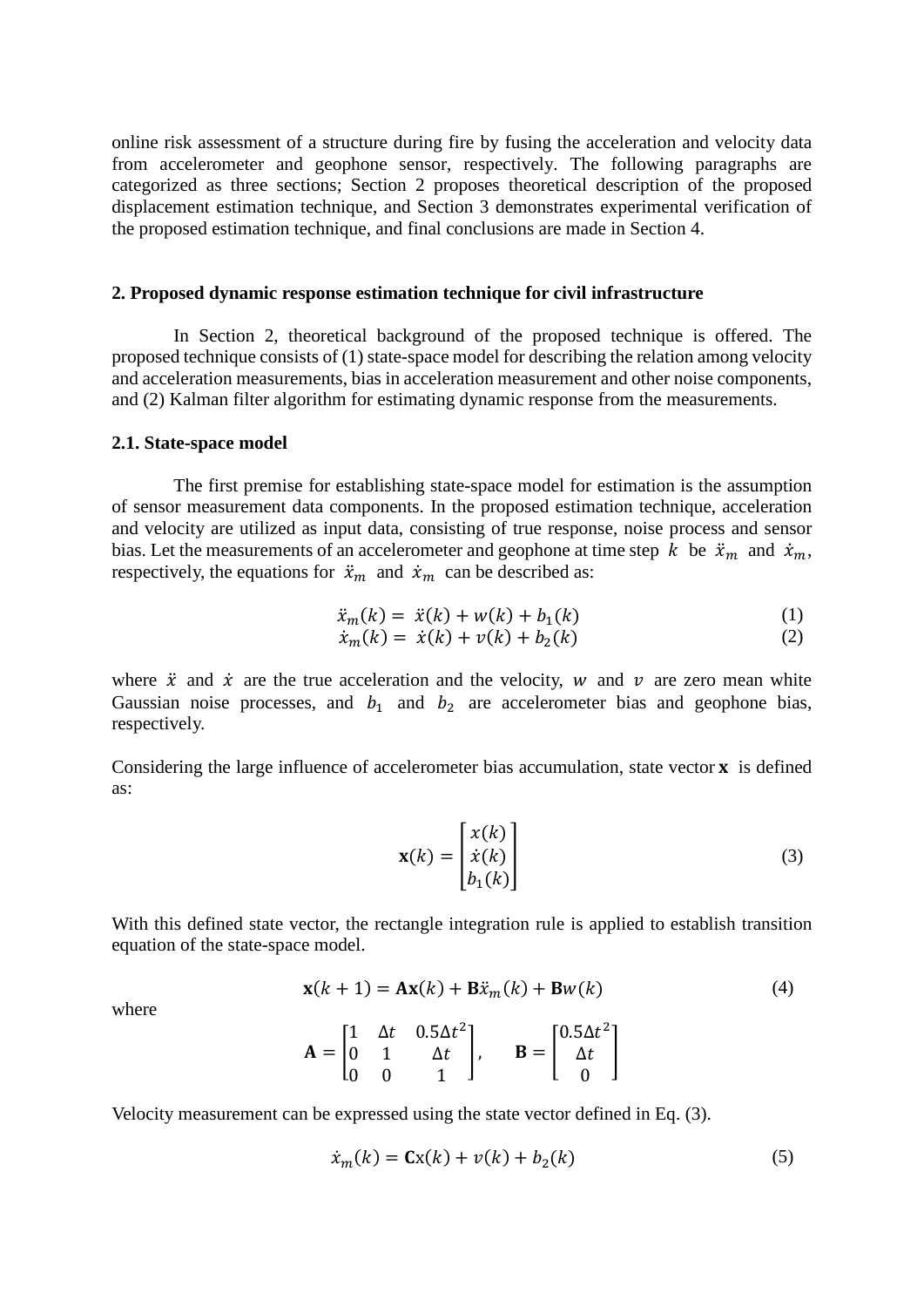where

$$
\mathbf{C} = \begin{bmatrix} 0 & 1 & 0 \end{bmatrix}
$$

Thus, the final forms of the state-space model are Eqs. (4) and (5).

#### **2.2. Data-fusion technique based on Kalman filter**

The whole procedure could be separated into two steps. Figure 1 shows the schematic procedure of proposed data fusion technique based on Kalman filter. The first step is prediction step which incorporates the process for predicting state vector  $x(k + 1)$  at the next time step by using the acceleration measurement  $\ddot{x}_m(k)$  and the estimate  $\hat{x}(k)$  of state vector  $x(k)$  at the previous time step. The second step is calibration step, which incorporates the process for calibrating the prediction of the state vector  $x(k + 1)$  to enhance the accuracy.



Figure 1. Schematic design of data-fusion technique

#### **2.2.1. Prediction step**

The purpose of prediction step is to estimate the state vector  $x(k + 1)$  by using  $\hat{x}(k)$ and  $\ddot{x}_m(k)$ . With stochastic approach, the expectation is applied and the noise effect is removed since the expectation of the noise is zero. The equation (6) describes the predicted state vector.

$$
\hat{\mathbf{x}}^-(k+1) = \mathbb{E}[\mathbf{x}(k+1)] = \mathbf{A}\hat{\mathbf{x}}(k) + \mathbf{B}\ddot{x}_m(k)
$$
(6)

where  $\hat{x}^-(k+1)$  is the estimate of  $x(k+1)$  at the prediction step, and  $\hat{x}(k)$  is the estimate of  $x(k)$  at the calibration step at the time step k.

After predicting the state vector, the covariance of error is followed as equation (7):

$$
\mathbf{P}^{-}(k+1) = \mathbf{E}[\mathbf{e}^{-}(k+1)\mathbf{e}^{-T}(k+1)] = \mathbf{A}\mathbf{P}(k)\mathbf{A}^{T} + \mathbf{B}\sigma_{w}^{2}\mathbf{B}^{T}
$$
  
=  $\mathbf{A}\mathbf{P}(k)\mathbf{A}^{T} + \mathbf{Q}$  (7)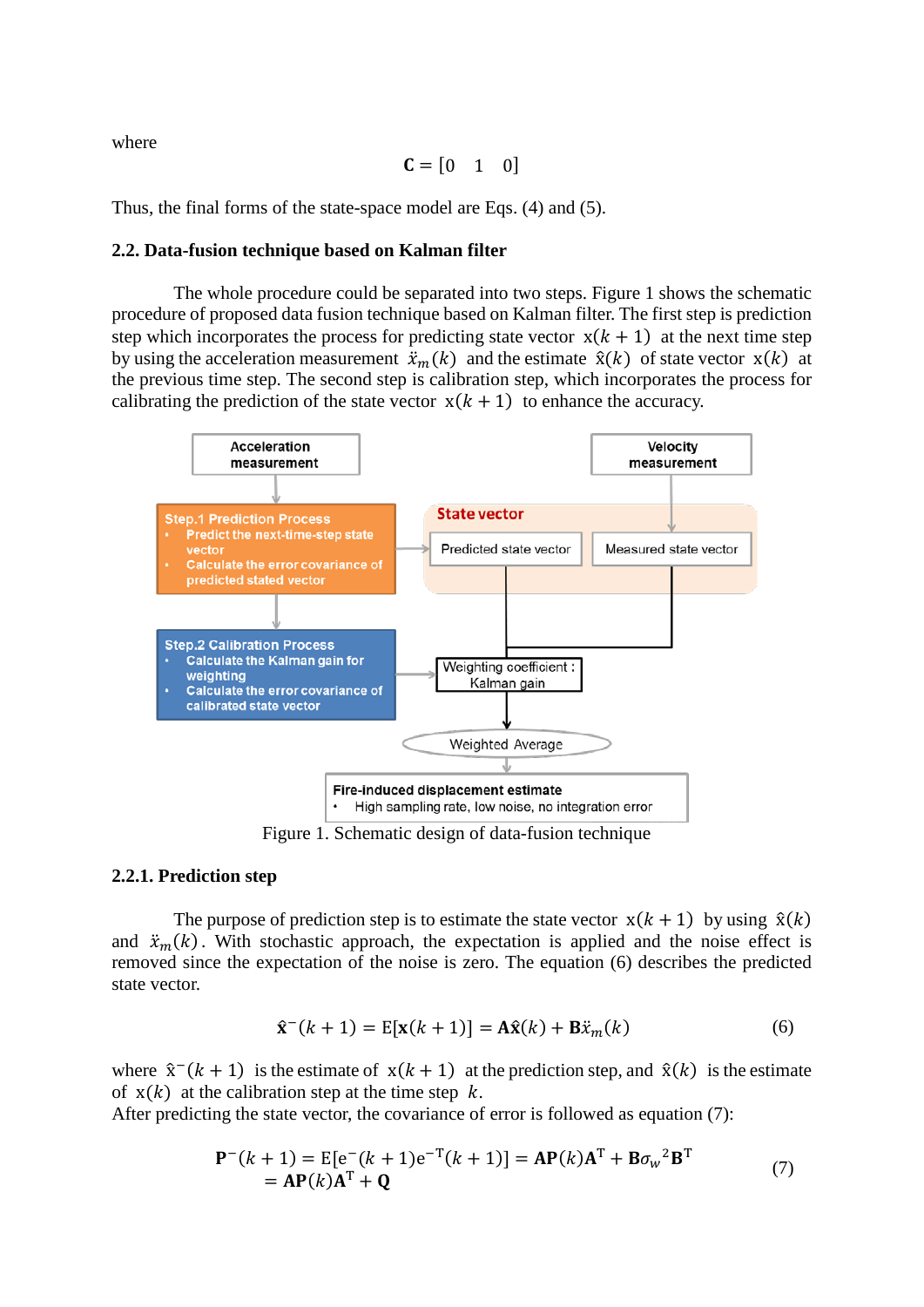where  $e^-$  is the error of the estimated state vector,  $\sigma_w$  is standard deviation of w, and  $\mathbf{Q} =$  $B\sigma_w^2B^T$ .

#### **2.2.2. Calibration step**

The purpose of the calibration step is the accuracy improvement of predicted state vectors by using covariance of error. Due to calculated Kalman gain which results from the calibration step, the calibrated state vector is established by the weighted average between the predicted state vector and the measured state vector. Equation (8) is for Kalman gain calculation

$$
\mathbf{K}(k+1) = \mathbf{P}^-(k+1)\mathbf{C}^{\mathrm{T}}\{\mathbf{C}\mathbf{P}^-(k+1)\mathbf{C}^{\mathrm{T}} + \sigma_v^2\}^{-1}
$$
(8)

where K is Kalman gain,  $\sigma_v$  is standard deviation of noise  $v$ .

$$
P(k + 1) = \{ I - K(k + 1)C\}P^{-}(k + 1)
$$
\n(9)

And the error covariance of calibrated state vector is calculated by using equation (9). This covariance matrix will be utilized for the prediction process of the time step  $k + 2$ .

With Kalman gain  $K(k + 1)$ , the weighted average between the estimated state vector at the prediction step and the velocity measurement can be implemented for estimation of calibrated state vector by using equation (10)

$$
\hat{\mathbf{x}}(k+1) = \mathbf{K}'(k+1)\hat{\mathbf{x}}^-(k+1) + \mathbf{K}(k+1)\dot{x}_m(k+1)
$$
 (10)

where  $\mathbf{K}'(k+1)\hat{\mathbf{x}}^{-}(k+1)$  is expressed as equation (11) in terms of  $\hat{\mathbf{x}}^{-}(k+1)$ ,  $\mathbf{K}(k+1)$ , C, and  $b_2(k + 1)$ .  $\mathbf{K}'(k + 1)$  could not be independently uncoupled with assumption that  $b_2(k+1)$  is not zero. Instead of  $K'(k+1)$ ,  $K'(k+1)\hat{x}^-(k+1)$  is calculated for reflecting the constant geophone bias  $b_2(k + 1)$  term and is directly applied to the weighted average equation (10).

$$
\mathbf{K}'(k+1)\hat{\mathbf{x}}^-(k+1) = \hat{\mathbf{x}}^-(k+1) - \mathbf{K}(k+1)\{\mathbf{C}\hat{\mathbf{x}}^-(k+1) + b_2(k+1)\} \tag{11}
$$

Thus, the calibrated state vector, which is the accuracy enhanced form, is estimated by the equation (10) of calibration step.

## **3. Experiment**

With an effort for overcoming the realistic limitation about protecting the sensors and igniting at real structures, fire-induced deformation simulation experiment is implemented. The simulation assumption and emphasis reflect the study of National Institute of Standards and Technology (NIST) which have already verified the property of fire-induced deformation [1].

#### **3.1. Experiment Setting**

The experiment instruments are separated into the two groups. The first group is composed of three sensors; geophone (ION LF-24), accelerometer (PCB Piezotronics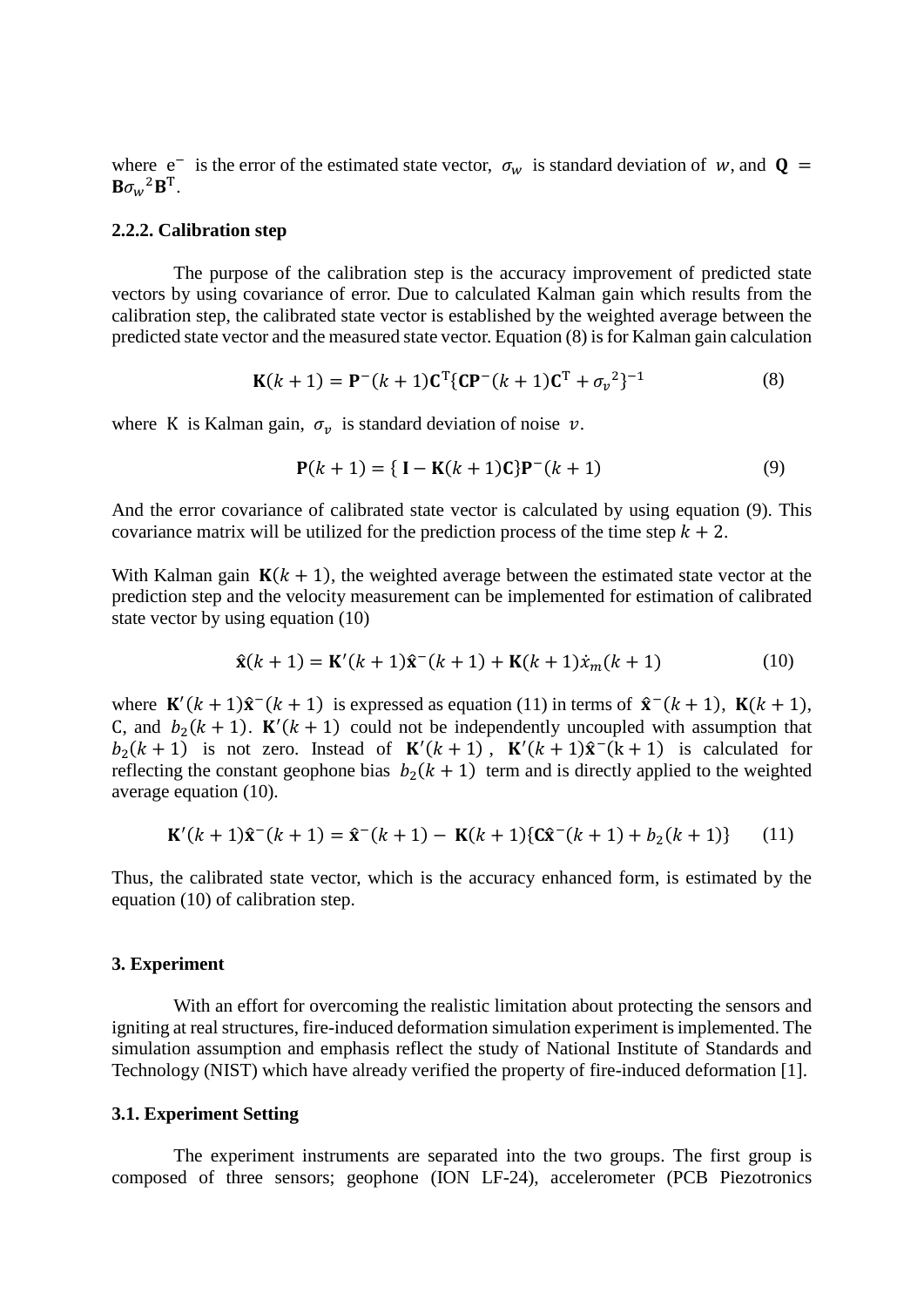3713E112G) and laser Doppler vibrometer (Polytec PSV-400) which is for reference velocity measurement. The second group is composed of modal shaker (APS 400 ElELCTRO-SEIS) and a controller (Polytec Data Management System / Junction Box / Vibrometer Controller) with performance of data acquisition and signal generation. The concrete arrangement of instruments and schematic design of experiment are described by Figure 2.



Figure 2. Experiment set up and schematic design

The whole process of experiment could be described as the simulation implementation of the first group and the measurement implementation of the second group. The experiment is initiated with the transmission of the fire-induced signal from controller to modal shaker. After the transmission, the modal shaker simulates the fire-induced deformation with one direction of degree of freedom. Then, the pre-activated sensors (geophone, accelerometer, and LDV) start to measure the deformation and all measured data are transmitted to the controller simultaneously with measurement of sensors.

## **3.2. Experiment Result**

With the acquired measurement data, the evaluation of the proposed technique performance is implemented. The reference displacement is drawn by an integration of the reference velocity measurement data from LDV, and the estimated displacement is compared to the reference displacement. Additionally, the estimated velocity is compared to the reference velocity from LDV. The comparison configuration is described at Figure 3.

For quantifying the accuracy of estimation, the root mean square (RMS) error is calculated for both displacement and velocity estimation results. The RMS error of displacement estimation is 0.957 mm and that of velocity estimation is 2.362 mm/s.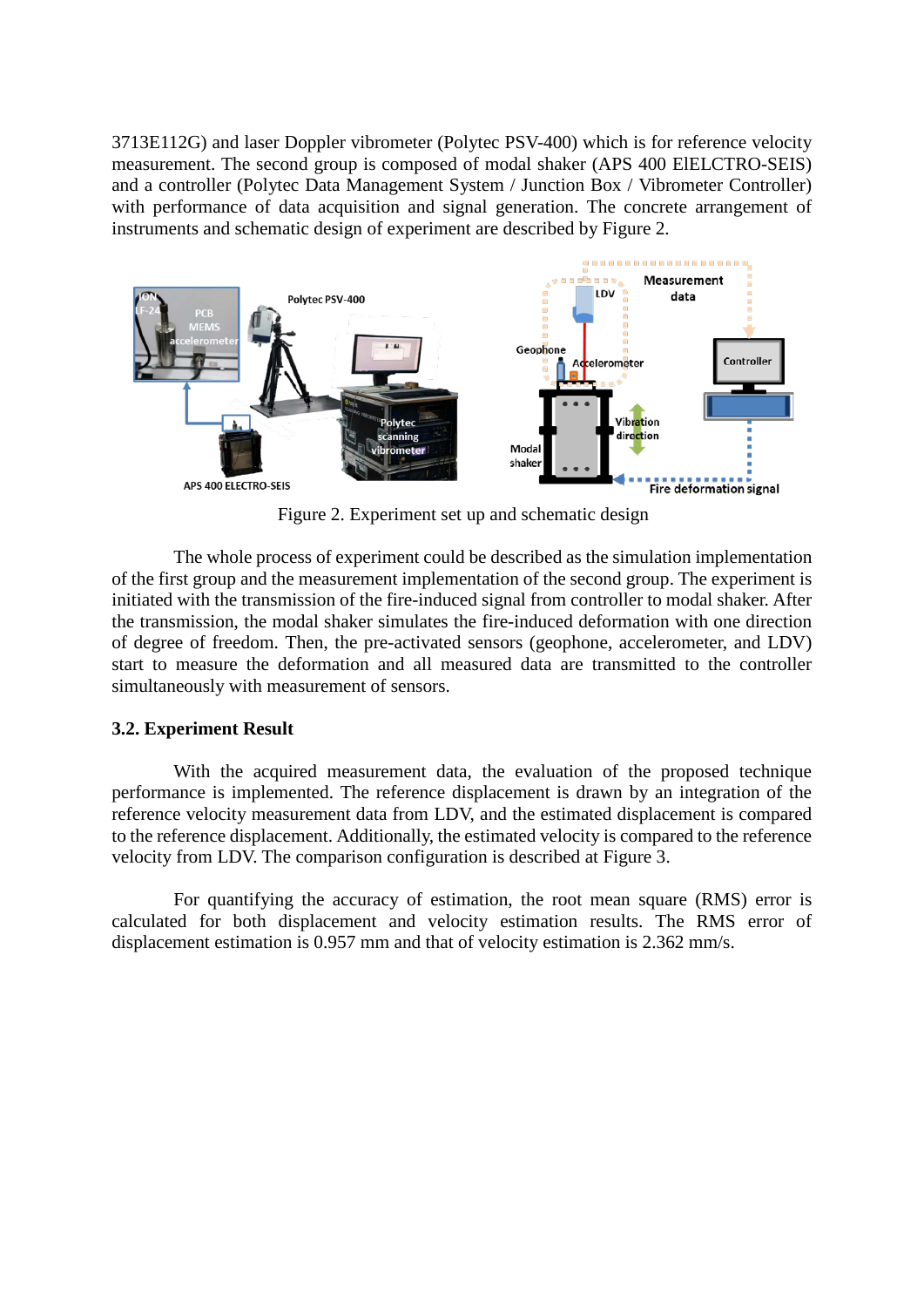

Figure 3. Comparison between estimation and reference

## **4. Conclusion**

With the notice of importance of monitoring fire-induced deformation with sensors, the accurate estimation technique by using measurement data is required, and this study proposes a novel estimation technique. The technique utilizes both acceleration and velocity data as input and estimates the true velocity and true displacement of structural member. The performance verification of the estimation technique has been implemented by the simulation experiment. As a future study, this estimation technique would be applied to Smart ball which is designed as an immediately attachable multiple sensor including accelerometer and geophone.

## **Acknowledgment**

This researsh was supported by the Fire Fighting Safety & 119 Rescue Technology Research and Development Progran funded by the Ministry of Public Safety and Security (MPSS-fire safety-2015-72)